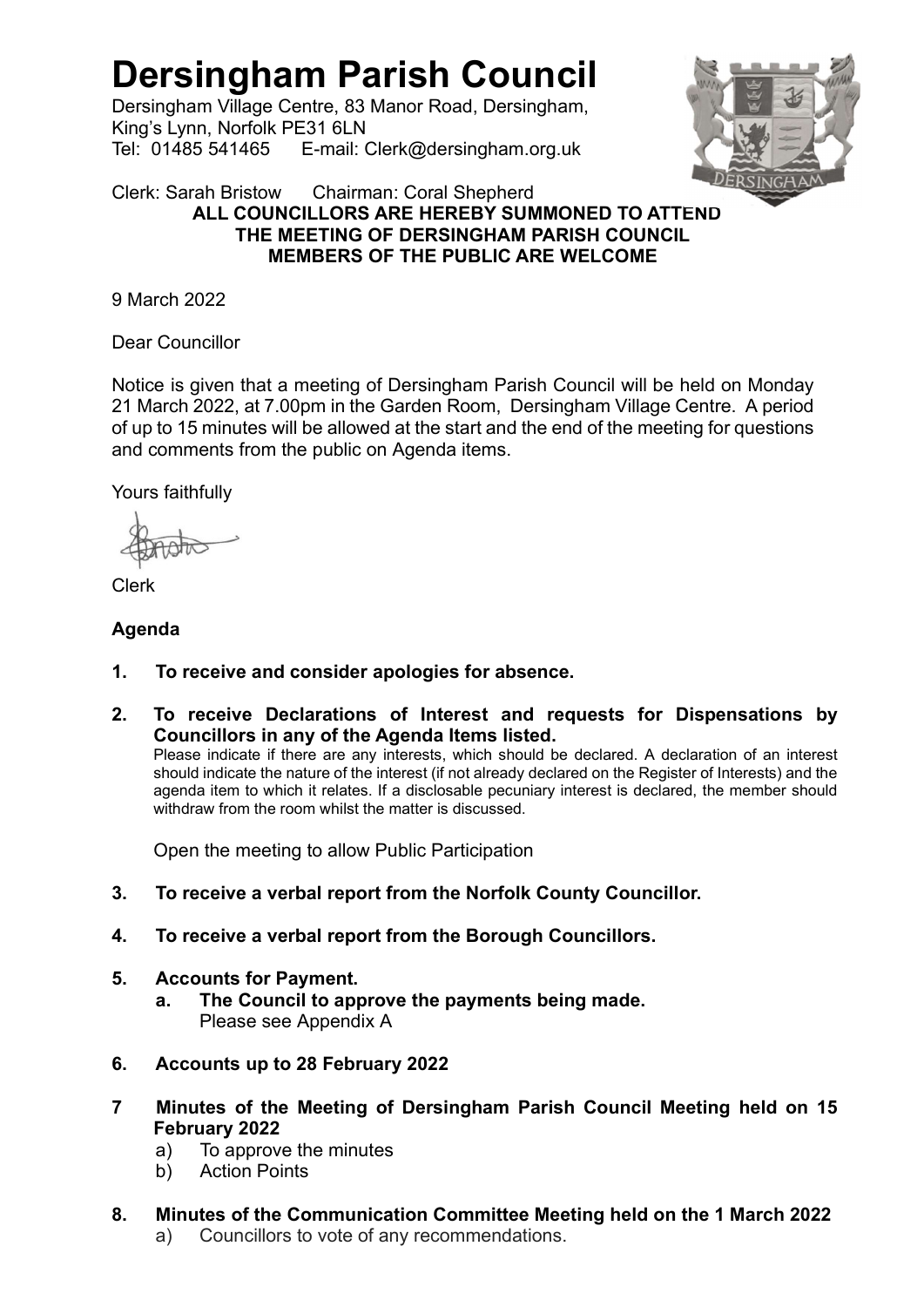- 9 Minutes of the Meeting of Dersingham Parish Council Meeting held on 14 March 2022
	- a) To approve the minutes
	- b) Action Points
- 10. Minutes of the Planning Committee Meeting held on the 7 March 2022 a) Councillors to vote of any recommendations.
- 11. Minutes of the Environment Committee Meeting held on the 7 March 2022
	- a) Councillors to vote of any recommendations.
	- b) Accept quotes re Cypress Tree removal.
- 12. Minutes of the Staffing Committee Meeting held on the 14 March 2022 a) Councillors to vote of any recommendations.
- 13. Chairman's Report
- 14. Clerk's/ RFO Report
- 15. Clerks Report on SLCC Conference
- 16. Queen's Platinum Jubilee
- 17 Applications and Determinations:

 All these applications can be viewed, and commented on, online at the Borough Council's planning portal online.west-norfolk.gov.uk/onlineapplications/

The Council to vote and make comment on the planning applications.

Applications:

None Received.

Determinations.

| 21/02440/F | Application for Proposed single storey extension to dwelling<br>house 2 Fern Hill Dersingham. - Granted                  |
|------------|--------------------------------------------------------------------------------------------------------------------------|
| 21/02448/F | Application for Single-storey side extension to existing dwelling<br>house 48 Queen Elizabeth Drive Dersingham - Granted |

22/00027/F Application for Single storey side and rear extension with first floor rear dormer extension/conversion and alterations at 33 Queen Elizabeth Drive Dersingham-.Granted

# 18 Correspondence.

The Council to note any correspondence received.

19. Items for inclusion on the next agenda.

#### 20. Date & Place of next meeting.

25 April 2022 in the Garden Room of Dersingham Centre at 7.00pm.